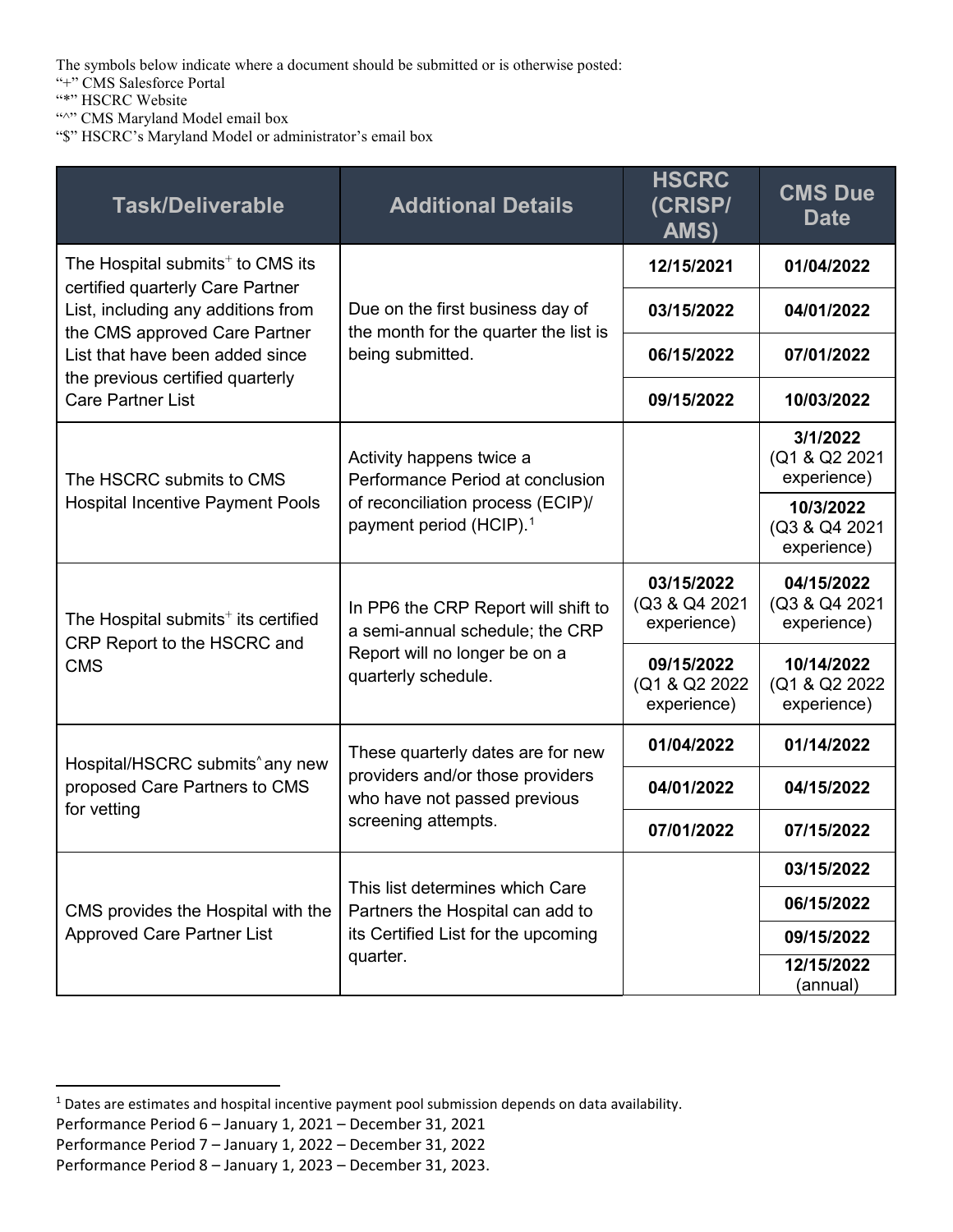The symbols below indicate where a document should be submitted or is otherwise posted:

"+" CMS Salesforce Portal

"\*" HSCRC Website

"<sup>"</sup>" CMS Maryland Model email box

"\$" HSCRC's Maryland Model or administrator's email box

| <b>Task/Deliverable</b>                                                                                                                                                           | <b>Additional Details</b>                                                                                                                                                                                                                   | <b>HSCRC</b><br>(CRISP/AMS) | <b>CMS Due Date</b>                         |
|-----------------------------------------------------------------------------------------------------------------------------------------------------------------------------------|---------------------------------------------------------------------------------------------------------------------------------------------------------------------------------------------------------------------------------------------|-----------------------------|---------------------------------------------|
| CMS notifies <sup>^</sup> the HSCRC of<br>the Physician Incentive<br>Payment Cap, if applicable                                                                                   | The Cap applies to all<br>Incentive Payments made to<br>providers during the<br>Performance Period.                                                                                                                                         |                             | 04/01/2022                                  |
| Hospitals may make Incentive<br>Payments to care partners for<br>Performance Period 7                                                                                             | Incentive Payments may only<br>be made after hospitals<br>notified of the Incentive<br>Payment Pool and Incentive<br>Payment Caps. Incentive<br>Payments will be based on<br>information contained in the<br>certified CRP Reports. A three |                             | 11/02/2022                                  |
|                                                                                                                                                                                   | month extension may be<br>placed on incentive payment<br>dates for ECIP participants to<br>allow for a 90 day claims<br>runout.                                                                                                             |                             | 05/01/2023                                  |
| The HSCRC submits <sup>+</sup> to CMS<br>its CRP Monitoring Report                                                                                                                | In PP6 the CRP Monitoring<br>Report shifted to a semi-<br>annual schedule; the CRP<br>Monitoring Report will no<br>longer be on a quarterly<br>schedule.                                                                                    |                             | 06/15/2022<br>(Q3 & Q4 2021<br>experience)  |
|                                                                                                                                                                                   |                                                                                                                                                                                                                                             |                             | 12/01/2022<br>(Q1 & Q2 2022)<br>experience) |
| The HSCRC submits <sup>+</sup> to CMS<br>proposed Track<br><b>Implementation Templates</b><br>amendments for Performance<br>Period 8, as well as potential<br>new Track Templates | First date is for new Track<br>Templates, the second date is<br>for updates to existing Track<br>Templates. CMS will accept or<br>reject within 60 days of<br>receipt.                                                                      |                             | 06/30/2022                                  |
|                                                                                                                                                                                   |                                                                                                                                                                                                                                             |                             | 7/15/2022                                   |